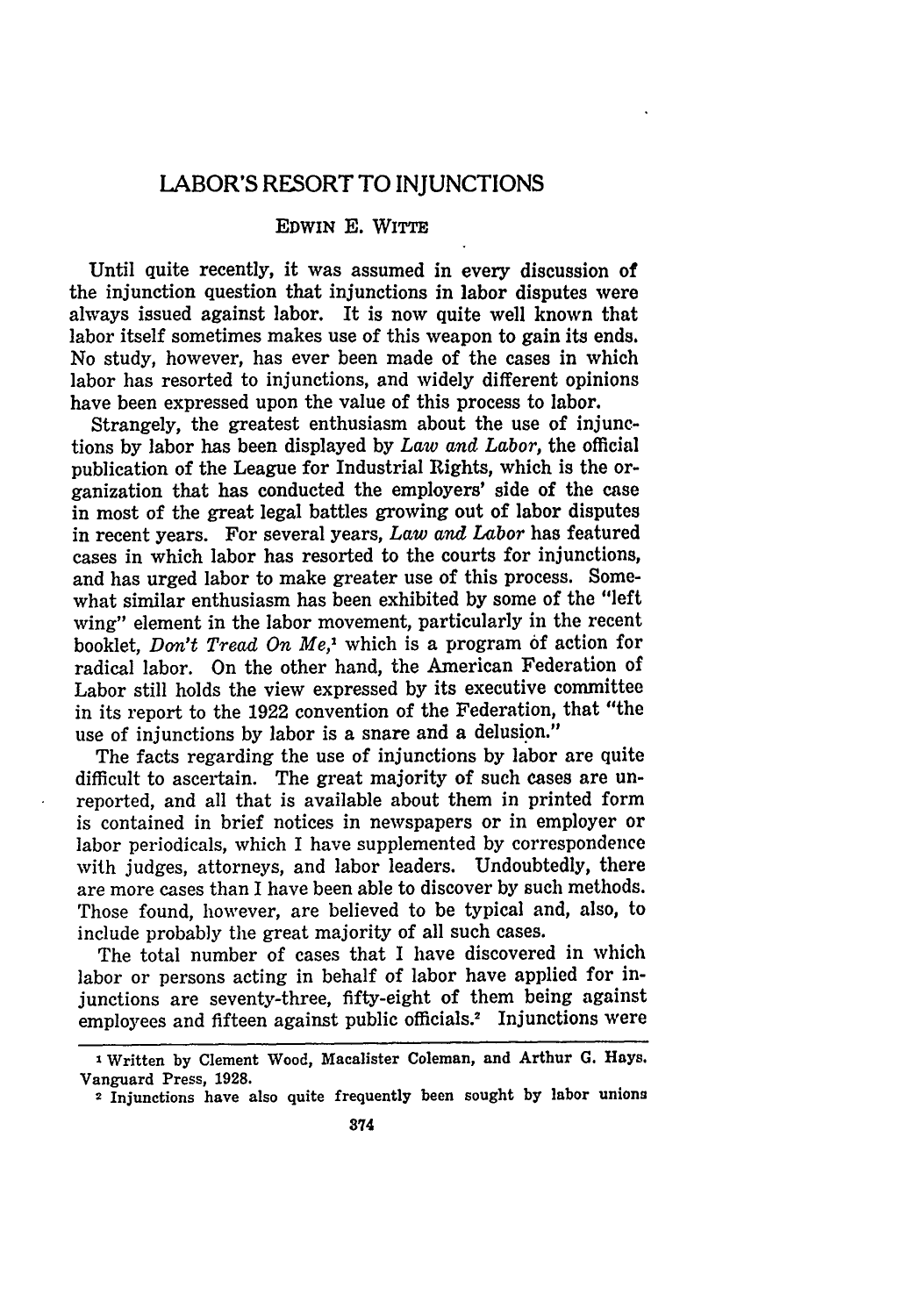actually issued in only twenty-four of the fifty-eight, and in six of these the injunctions were later dissolved. In the fifteen cases directed against public officials, nine injunctions were issued, three of which were subsequently dissolved. In contrast, **I** have a list of above two thousand applications for injunctions against labor, about eighteen hundred of which were allowed.

The first injunction case at the suit of labor of which even specialists in this field took any note was *Scldcsingcr v. Quinto* in **1921.** This was widely heralded as representing a revolutionary change in the attitude of organized labor toward injunctions. In fact, however, it was not the first case of its kind. It was preceded **by** thirty others, the earliest of which was *Worthington v. Waring,'* in which the Massachusetts Supreme Court in **1892** refused to enjoin an employer from blacklistingthe plaintiff union members. The first injunctions actually issued, however, appear to have been those taken out on behalf of the labor unions in Omaha and Denver in **1903** against the business men's associations of these cities, at least one of which was subsequently dissolved.<sup>5</sup>

It is noteworthy that in the thirty cases which antedated *Schlesinger v. Quinto,* of ten injunctions issued, all but four were subsequently dissolved. Since *Schlesinger v. Quinto,* there has been a distinct increase in the number of injunctions sought in behalf of labor, although these have been years of relatively few labor controversies; and, most significant, a much larger percentage of these actions have proven successful.

The situations in which injunctions have been sought on **behalf** of labor are varied. Unions have resorted to the courts to prevent lockouts and breaches of trade agreements; to secure compliance with statutory requirements **by** employers; to protect union pickets from violence **by** company guards, and union members from discharge, blacklisting, or eviction; to prevent interference with labor meetings and the enforcement of local ordinances directed against labor activities; and in yet other contingencies.

The seventy-three cases in which injunctions were sought on behalf of labor are listed in the Appendix, with citations to the sources of information. In the body of this article, only a few important and typical cases will be discussed, to furnish a basis

s Case **31** in Appendix.

aCases **7** and **8** in Appendix.

against rival unions and in intra-union rows, but these are outside the scope of this article.

Besides injunctions, labor unions have on a: few occasions sought damages from employers, or have applied for writs of prohibition and similar actions against public officers. **All** such actions on behalf of labor unions to date seem to have been unsuccessful.

<sup>4</sup> Case 1 in Appendix.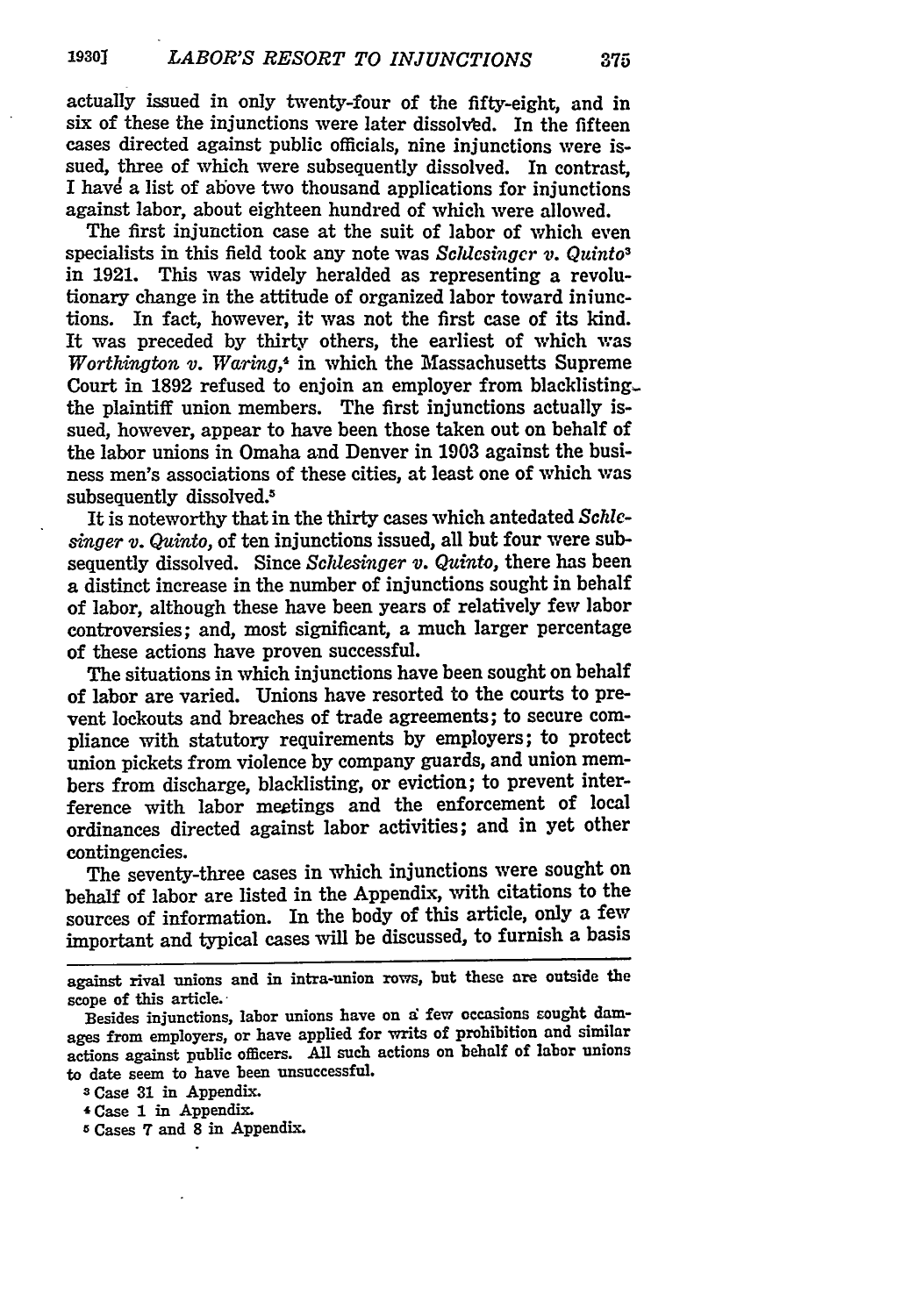for an appraisal of this new development in the law of labor disputes.

*Schlesinger v. Quinto,* mentioned above, was an action brought on behalf of the International Ladies' Garment Workers Union against the Cloak, Suit & Skirt Manufacturers Ass'n of New York City, which had adopted a resolution abrogating an unexpired trade agreement with the union. Labor appealed to the courts and was granted an injunction by Justice, now Senator, Wagner, enjoining the employers' association from breaking the trade agreement in question; and Justice Wagner was upheld on appeal by the Appellate Division. Not only did the union in this case gain a complete legal victory, but the injunction enabled it to gain its purpose. Upon issuance of this injunction, the manufacturers' association revoked its resolution abrogating the unexpired trade agreement and faithfully observed its agreement until the expiration thereof.<sup>6</sup>

Very similar, both in origin and its outcome, was the unreported case of *Pearlman v. Millman 7* in Boston in 1925. Here the fur workers' union secured an injunction against the defendant employer prohibiting him from violating a trade agreement. Upon the issuance of this injunction, the employer incorporated his business and started operations on a non-union basis. Thereupon, he was cited for contempt. He then dissolved his corporation and observed the trade agreement until it expired.

Another notably successful instance of the use of an injunction by labor is the case of the *Brotherhood of Railway & Steamship Clerks v. Texas & New Orleans R. R.8,* which arose in the United States district court for the southern district of Texas. Judge E. T. Hutcheson, Jr., in August, 1927, directed the defendant railroad company (which is a part of the Southern Pacific system) to desist from all attempts to compel its clerks to give up their membership in the plaintiff union and to join the company union. This was followed in February, 1928, by a finding in a civil contempt case instituted by the union that the company had violated the injunction, and by the issuance of a mandatory order directing the dissolution of the company union. This injunction was made permanent in April, 1928, and recently has been sustained by the Circuit Court of Appeals in a two-toone decision. An appeal to the Supreme Court of the United States is now pending.

There have also occurred some notably successful actions for

376

**<sup>6</sup>** Information upon the practical effects of this injunction was secured from Morris Hillquit, attorney for the union.

**<sup>7</sup>** Case 55 in Appendix. Information upon the results of this injunction was obtained from Benjamin Tannenbaum, attorney for the union.

**<sup>8</sup>** Case 62 in Appendix.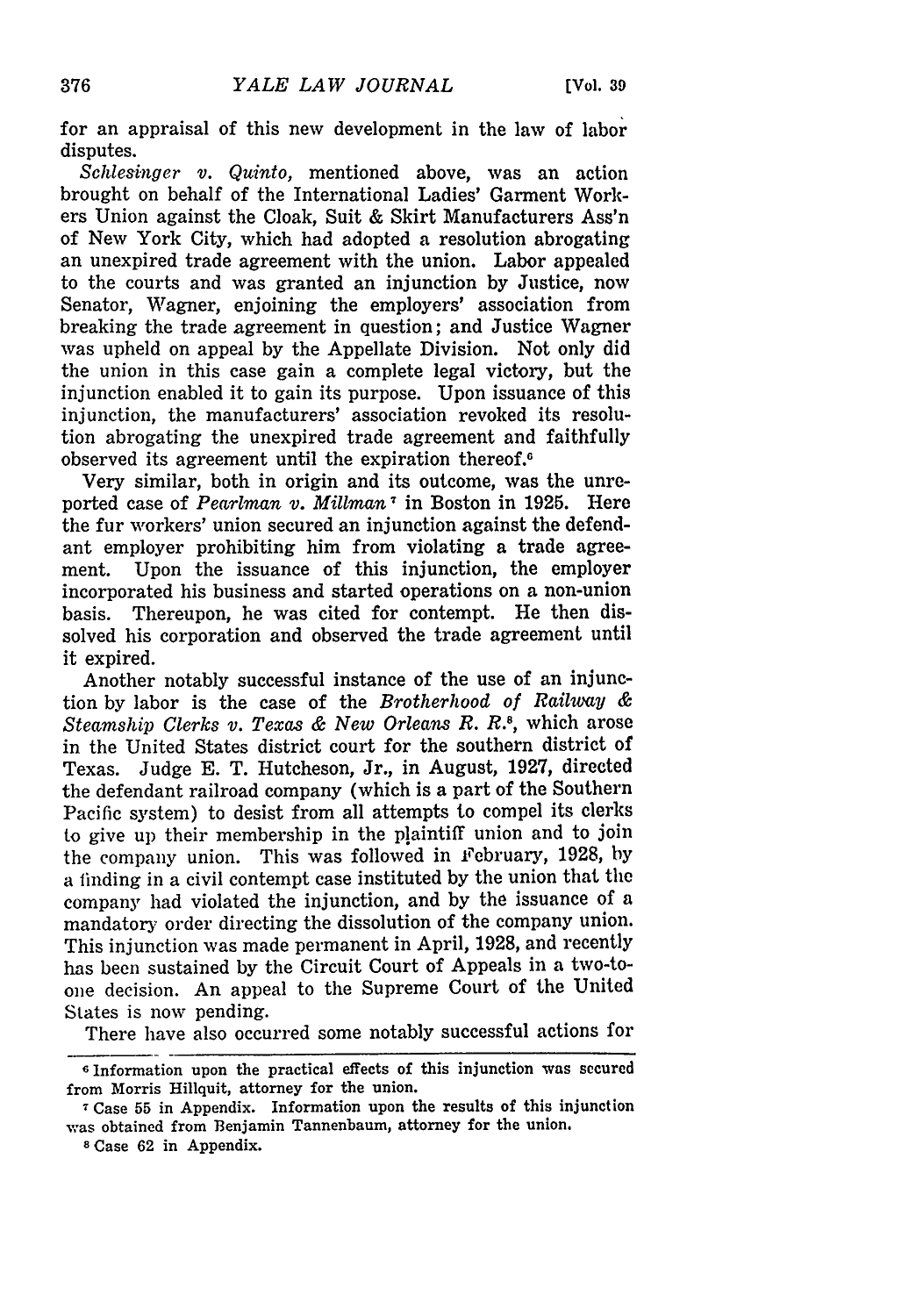377

injunctions against public officials. Thus, the street railway employees' union secured an order from a state court at Indianapolis in 1926 **9** restraining the police of that city from arresting union organizers without a warrant for crimes not committed in their presence. Prior to this injunction, the union organizers were constantly harassed by arrests on charges of disorderly conduct, vagrancy, and like offenses; there were no arrests after the injunction. Similarly, in the case of *American Civil Liberties Union v. Nimmo*,<sup>10</sup> an injunction taken out during the Passaic textile workers' strike in 1926 proved effective in stopping all interference with strike meetings by the sheriff's forces, where prior thereto the sheriff had arbitrarily prohibited all strike meetings.

In other cases, however, where labor was successful in securing injunctions, they seem to have won but empty legal victories. Typical of such cases was *Federated Shop Crafts v. Grcat North* $ern Ry$ ., in which an injunction was issued at St. Paul in 1923<sup>11</sup> prohibiting the defendant company from coercing the members of the plaintiff unions to join the company union. The injunction allowed was worded precisely as labor had requested, but its practical effects were nil, as the railroad company continued to deal exclusively with the company union. Of much the same practical result was the case of *Carpenters' Union v. Citizens' Committee,*<sup>12</sup> in which the Illinois Supreme Court in December, 1928, held the carpenters' union of Chicago entitled to an injunction restraining the Citizens' Committee to Enforce the Landis Award from boycotting contractors who dealt with the union. Unfortunately, that decision did not come until more than five years of litigation and after the controversy which gave rise to the suit had long been ended.

Among the more important injunctions sought on behalf of labor and denied were three cases which came before the United States Supreme Court. Two of these involved an attempt by the railroad shop crafts to compel the Pennsylvania Railroad to deal with these unions in setting up adjustment boards, as directed by the Railroad Labor Board.<sup>13</sup> The Supreme Court held the order of the Railroad Labor Board to be valid, but denied the injunctions on the ground that the Transportation Act of 1920 provided no method for the enforcement of such orders. In the third case, *Anderson v. Shipoumers' Ass'n of the Pacific*

**<sup>9</sup>**Case **59.** Information regarding this injunction was secured from Frank P. Baker, attorney for the union.

**<sup>-0</sup>** Case **56.** Information upon the effectiveness of the injunction was obtained from Forest Bailey, Director, American Civil Liberties Union.

**<sup>-</sup>** Case 43. Facts upon the practical effects of this injunction were secured from Donald **R.** Richberg, attorney for the railroad shop crafts.

**<sup>12</sup>**Case 47 in Appendix.

**<sup>13</sup>**Cases 40 and 41 in Appendix.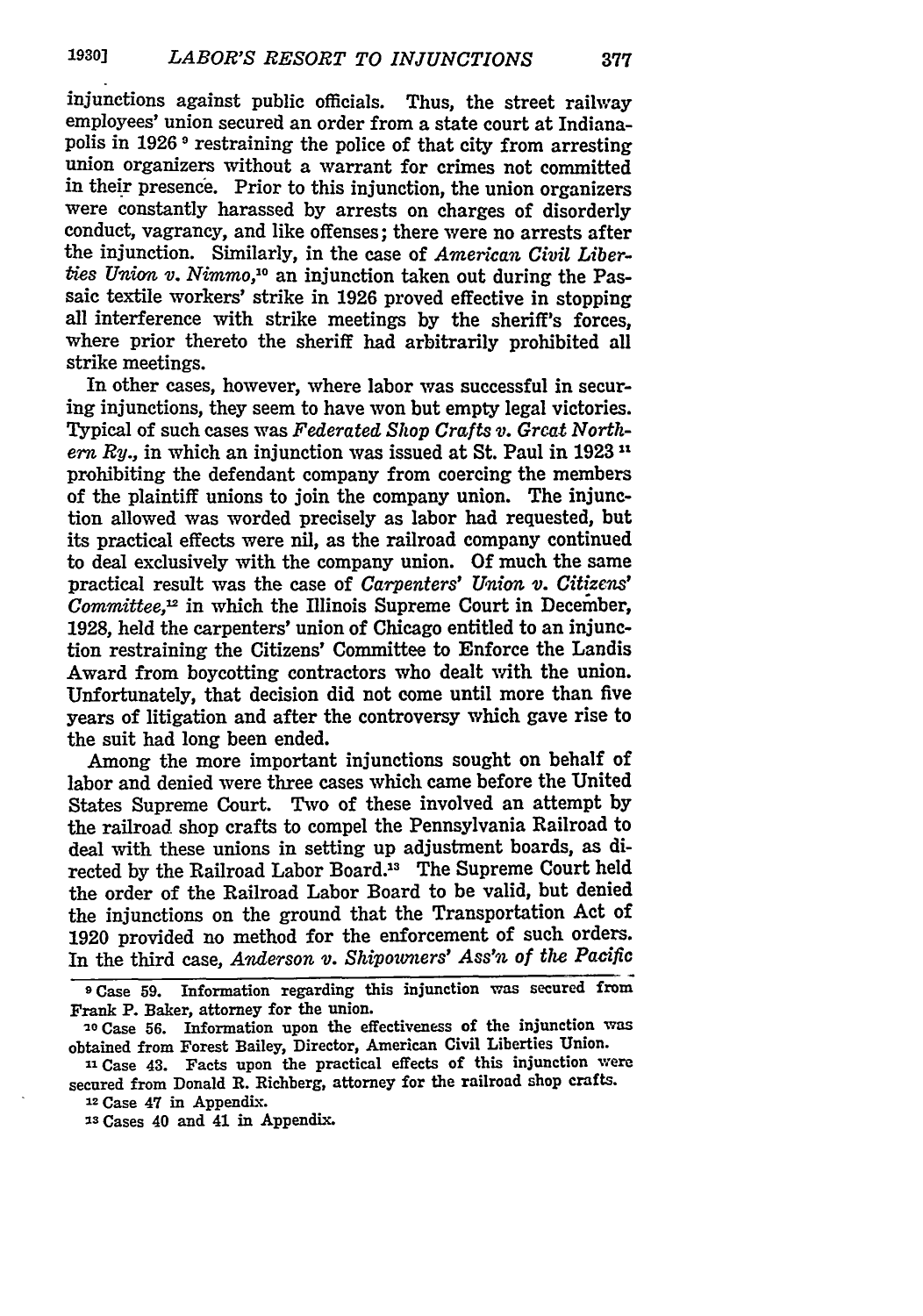*Coast,"4* the Supreme Court overruled a demurrer of the defendants in a suit for an injunction to break up the so-called "hiring hall" system of employing seamen, which was claimed to result in the blacklisting of union members; but upon trial of the case, the injunction sought was denied as unwarranted upon the facts.

In all but one case in which labor has sought injunctions against blacklisting it has been unsuccessful. The one exception was a case never brought to trial. Similarly every attempt made by labor to enjoin employers from requiring their employees to sign individual non-union contracts, and all attempts to prevent school boards and other public bodies from enforcing rules barring union members from employment have proved unsuccessful. The same fate has also befallen every application for an injunction sought by labor in a cross bill or counter claim to an employers' application for an injunction. On the other hand, nearly one-half of the injunctions sought to enforce trade agreements have been allowed, as have practically every injunction sought to prevent the eviction of striking workmen from company houses or to restrain interference by employers or public officials with pickets or with strike meetings.

In considerably more than one-half of all injunction actions brought **by** or on behalf of labor, the injunctions sought were denied, or else were dissolved upon a hearing or by a higher court. Whether these injunctions were denied rightly or wrongly lies outside the scope of this article. The fact that a much larger percentage of injunctions have been denied to labor than to employers does not establish that the courts have been unfair to labor, and no such inference should be drawn from anything in this article. **All** that can be said is that labor has thus far been quite often disappointed when it applied to the courts for injunctions against employers or public officials. This, however, is not at **all** surprising, in view of the fact that actions of this kind are still in their infancy; moreover, the percentage of successful actions has been much greater in recent than in earlier years.

The grounds for refusing injunctions sought by or on behalf of labor have been many and varied. Most frequently such injunctions have been refused because the court found that the conduct complained of **by** labor was lawful. On many of the questions raised by labor in applications to the courts for injunctive relief the substantive law is against labor. This is the tive relief, the substantive law is against labor. principal reason for the failure of all injunctions against blacklisting, individual non-union contracts, and rules of public bodies discriminating against union members. It is also a factor limit-<br>ing the use of injunctions to enforce trade agreements. In ing the use of injunctions to enforce trade agreements. many jurisdictions the courts have never given to trade agree-

**," Case 58** in **Appendix.**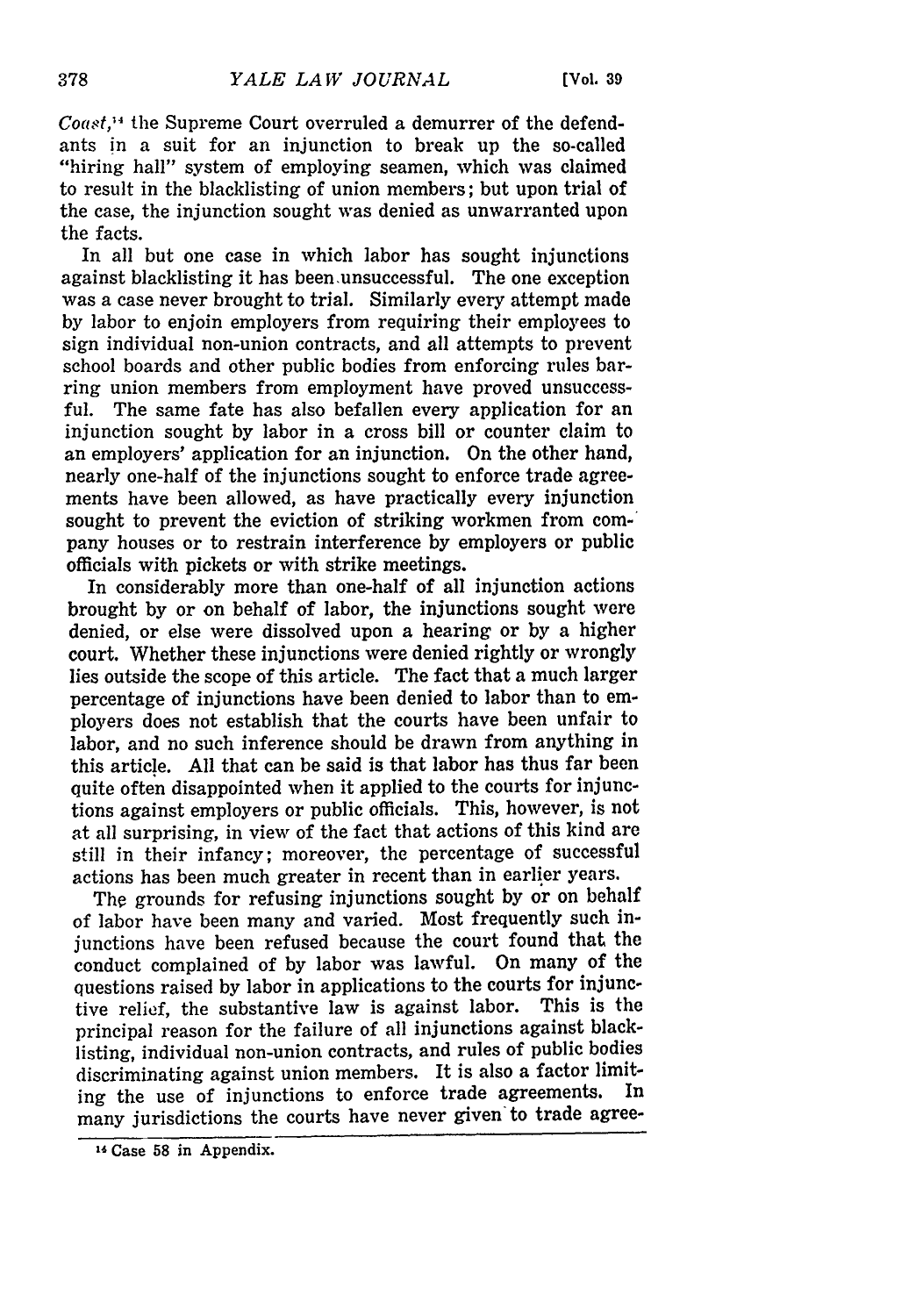ments the status of binding contracts; and in such states, resort to injunctions to compel observance of trade agreements is likely to prove disappointing.

Another ground for the refusal of injunctions sought by labor against employers or public officials has been that labor did not come into court with clean hands. In any strike in which the strikers have been guilty of any acts of violence, any injunction sought in their behalf is likely to be refused upon this ground. Again, in a number of cases, it has been held that the labor unions or other organizations bringing the suit had no interest in the matter or any right to act for the workingmen in whose behalf the action was started.

For these reasons, and perhaps others, it is not likely that labor will soon be able to make as effective a use of injunctions as employers. There are certainly some cases, however, in which labor can effectively use injunctions, both to preserve the rights of its members and to embarrass employers with whom it has a controversy. In thirty-three cases, injunctions have been issued against employers or public officials in connection with labor disputes; and, while in nine of these cases, the injunctions issued were subsequently dissolved and in several other cases turned out to be wholly ineffective, not a few of these injunctions accomplished every purpose that labor aimed at in applying to the courts for equitable relief. In no case in which injunctions were subsequently dissolved, moreover, have the defendants recovered damages. This suggests that labor can without risk of damages probably procure many temporary restraining orders which, while having little chance- of being sustained, are likely to prove very embarrassing to the employers.

To date, resort to injunctions by labor has been exceptional. The most frequent use of this weapon has been made **by** "radical" unions, not affiliated with the American Federation of Labor. The Federation has steadfastly discouraged attempts to secure injunctions on behalf of labor. Doubtless, this is due to the fact that it would appear inconsistent to apply for injunctions, while condemning them on principle. Doubtless also, the attitude which *Law and Labor* has been taking toward injunctions has been influenced **by** the controversy over employers' injunctions. Like the American Federation of Labor, *Law and Labor* regards every application for an injunction **by** labor as an endorsement of the use of the **same** weapon **by** employers in labor disputes.

The fallacy of this argument seems to me to be quite clear. Labor can consistently argue that resort to injunctions **by** employers is unfair and unwarranted, and yet make use of the same weapon when occasion presents itself. This is not an endorsement of the principle of injunctions, but merely a counter-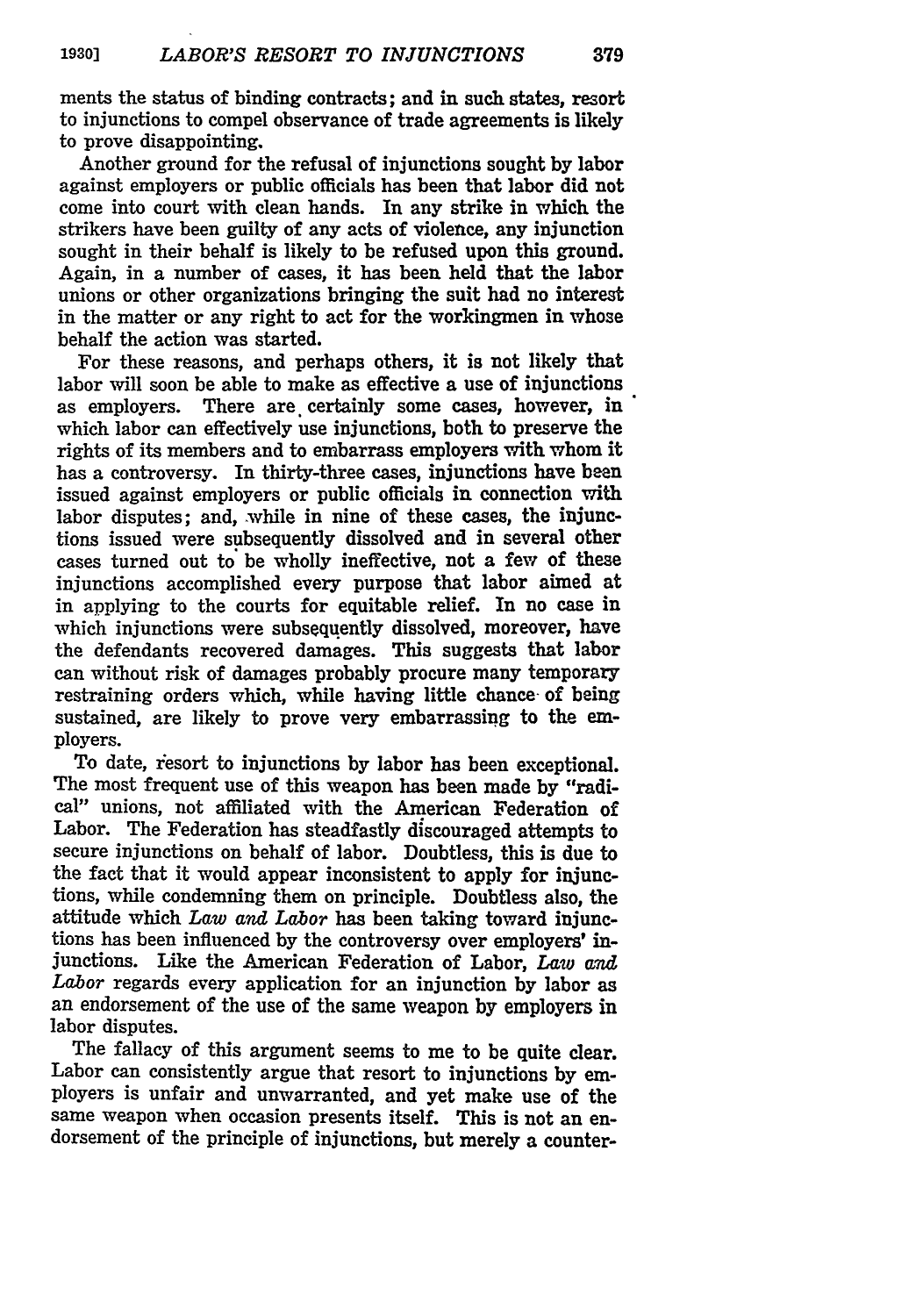offensive-an administration to employers of a dose of their own medicine.

It is probable that in the future, labor will apply to the courts for injunctions much more frequently than it has in the past. Union officials and attorneys who have steadfastly counseled against the use of injunctions by labor are quite free to admit that there are situations in which such injunctions can be used very effectively. For the present, however, there is little likelihood that they will become as numerous as injunctions by employers, nor that they will play anywhere near so large a role in labor controversies.

## APPENDIX

## LIST OF **INJUNCTION** ACTIONS **BY OR ON BEIHALF OF LABOR AGAINST EMPLOYERS OR PUBLIC OFFICIALS**

**(1)** *Worthington v. Waring,* **157** Mass. 421 **(1892).** Injunction against blacklisting refused on the ground that the remedy lies in an action in tort.

(2) *Platt v. Philadelphia & Reading R. R.,* **65 Fed. 660 (C. C. E. D.** Pa. 1894). Injunction sought against the receivers of the defendant railroad company to prevent them from discharging employees affiliated with the Brotherhood of Railway Trainmen. The United States Attorney General Olney wrote a letter to Judge Dallas urging that this injunction **be** allowed, but it was refused nevertheless. Text of this letter in SEN. DOC. No. **190,** 57th Cong. **1st** Sess.

**(3)** *J. A. Fay & Egan Co. and American Tool Works v. Machinists,* **U. S. C. C.,** S. D. Ohio. A temporary injunction was issued on complaint of the employer against the union, April **3,** 1901. The union then filed a cross bill seeking an injunction against blacklisting. On July 24, 1901, both the employer's and the union's complaints were dismissed. Cincinnati Enquirer, April 4, July 17, **25,** 27, 1901.

(4) *Stone Cleaning & Pointing Union v. Russell,* **38** Misc. 513, 77 N. Y. Supp. 1049 (Sup. Ct. 1902). An injunction sought against the breach of a trade agreement was denied upon the ground that an injunction will lie to enforce a labor contract only when the services are unique.

(5) *Boyer v. Western Union Telegraph Co.,* 124 Fed. 246 **(C. C.** E. **D.** Mo. 1903). An injunction against blacklisting sought by members of the Commercial Telegraphers' Union No. 3 of St. Louis was denied on the ground that blacklisting is legal.

(6) *Glass Bottle Blowers' Ass'n v. George Jonas Glass Co.,* Camden, N. *J.,* 1902. Injunction sought as a counter move to the injunction which figured in the reported case, 64 N. J. Eq. 644, 54 Atl. 567 (1903). This application was based upon the claim that the company guards were intimidating the strikers. The case apparently was never brought to trial. Newark News, Nov. 26, Dec. 1, 1902; N. Y. Journal, Nov. **28,** 1902; Bridgeton News, Dec. 11, 1902.

(7) *lVaiters' Union v.* Omaha *Business Men's Ass'n,* Omaha, Neb., May, 1903, Judge Dickinson. Temporary restraining order allowed in counter complaint to employers' suit for an injunction, which prohibited all interference by the defendant with the Omaha labor unions. This order was dissolved upon a hearing. Omaha World-Herald, May 13, 26, 1903.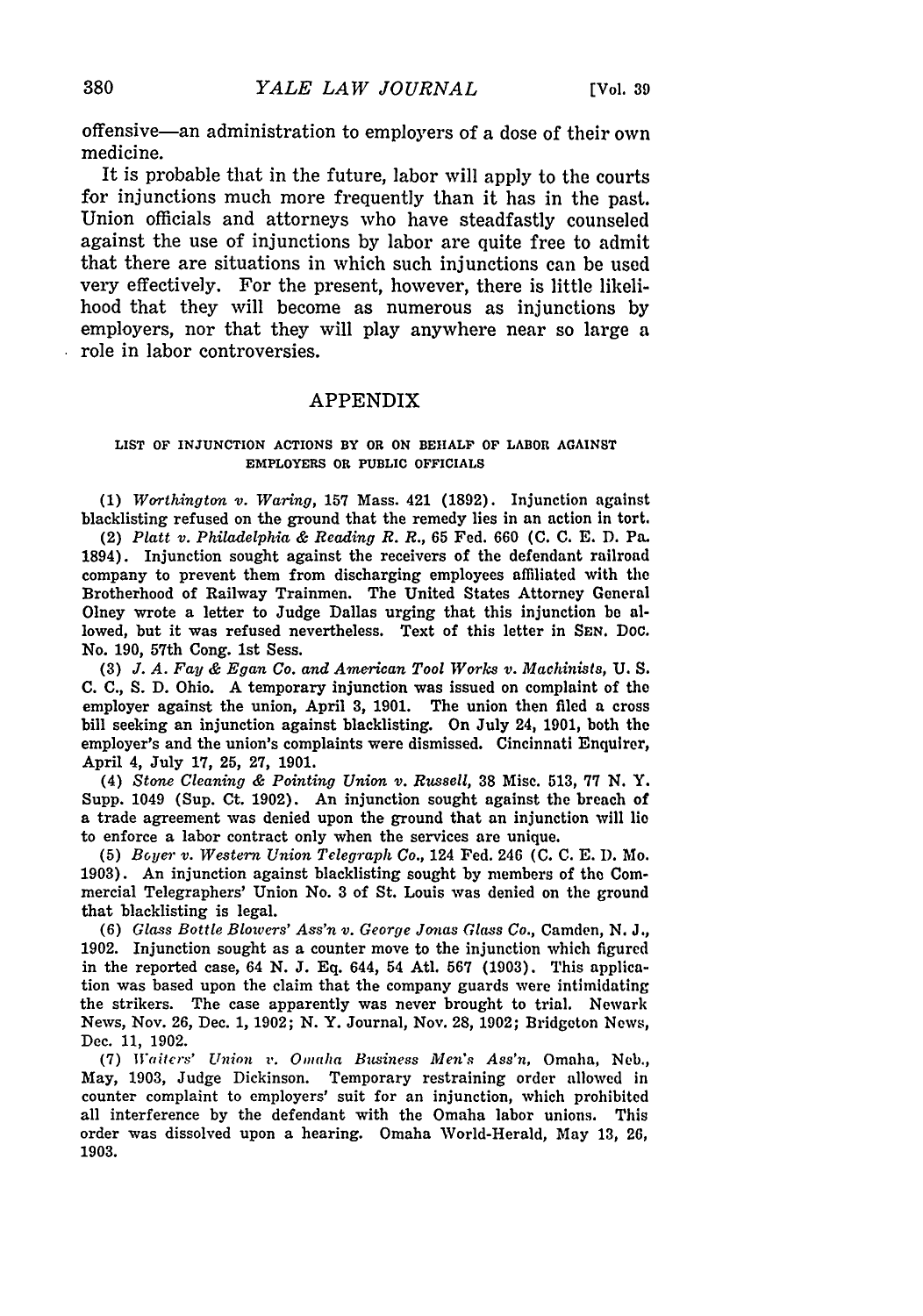**(8)** Injunction on behalf of the Denver labor unions, issued **by** District Judge Mullins, against the Denver Citizens' Alliance, May, **1903,** prohibiting attempts to break up the unions. Omaha World-Herald, May **15, 1903.**

**(9)** *Atkins \*v. W. A. Fletcher Co.,* **65 N. J. Eq. 658, 55** Atl. 1074 **(1903).** An injunction sought on behalf of a machinists' union to prevent interference **by** the defendant company with union pickets was denied **by** the trial court and this decision affirmed in the reported case.

**(10)** *United Mine Workers t. Leiter,* **U. S. D. C., S. D.** IMI., Judge Humphrey, 1904. An injunction, seeking to compel the defendant employer to let strikers go upon his premises to get their mail, was refused. Unded Mine Workers' Journal, Aug. **18,** 1904.

(11) *Tailors! Union v. Marnitz & Co.,* Milwaukee Co., Wis., **1905.** A temporary restraining order issued **by** a court commissioner enjoined the defendant employer from breaking his trade agreement with the union. It was dissolved after a hearing **by** Judge Ludwig on the ground that the closed shop contract in question was against public policy. Chicago Record-Herald, July **13, 1905.**

(12) *Lewitzky v. Independent Rag Workers,* Suffolk Co., Mass., June, 1906. An injunction against blacklisting was sought in a cross-bill to the employer's suit for an injunction. It was never issued. MASSACHUSETTS LABOR **BULLETIN** No. **70, p. 138.**

**(13)** *Boston Machine Works Co. v. Machinists' Union,* Essex Co., Mass., Nov., **1907.** An injunction sought in cross-bill to prevent blacklisting **and** interference with union was dismissed on demurrer. MASSACHUSETTS **LABOR** BULLETIN No. 70, **p.** 141.

(14) *Enterprize Ass'n of Steam Fitters v. Bldg. Trades Employers' Ass'n,* New York City, Justice Fitzgerald, 1910. This injunction prohibited coercion on the part of members of the defendant association against dealing with the union. Machinists' Journal, May, **1910.**

**(15)** *Moving Picture Machine Operators' Protective Union, Local No. 18 v. Automatic Vaudeville Co.,* Suffolk **Co.,** Mass., **1912.** Injunction sought to prevent the defendant from employing non-union men in violation of a trade agreement.

**(16)** *Savage v. Potter,* **159 App.** Div. **729,** 145 **N.** Y. Supp. **78 (1918). An** action begun in **1911 by** officers of the Carpenters' Joint District Council of New York City to restrain the American Anti-Boycott Association from representing its members in legal actions, premised upon the New York statute prohibiting corporations from practicing law. The decision in the trial court was against the plaintiffs, on the ground that the damage sustained could be recovered through actions in tort. An appeal was taken to the Appellate Division, but in the end the case was dismissed. For an account of the earlier stages of this case, see The Carpenter, May, **1913.**

**(17)** Injunction on behalf of the Western Federation of Miners restraining certain mining companies from evicting strikers in the Michigan copper strike, issued by a state court early in the fall of 1913. REPORT OF THE EXECUTIVE BOARD OF THE WESTERN FEDERATION OF MINERS (Feb. 19, 1914).

**(18)** *Western Fedcration of Miners v. Members of the Citizens' Alliance,* **C. C.** Houghton County, Mich., Judge O'Brien. An injunction issued on Oct. **10, 1913,** prohibited the defendants from threatening or intimidating the members of the union on strike in the copper country. Detroit Free Press, Dec. 11, 1913.

**(19)** *Potter v. Mayer Shoe Co.,* Milwaukee, Wis. **A** temporary restraining order by Court Commissioner McElroy, Dec. **19, 1913,** forbade the defendants from blacklisting striking shoe workers. Hearings on the injunction took place before Circuit Judge Ludwig in February, 1914. Tho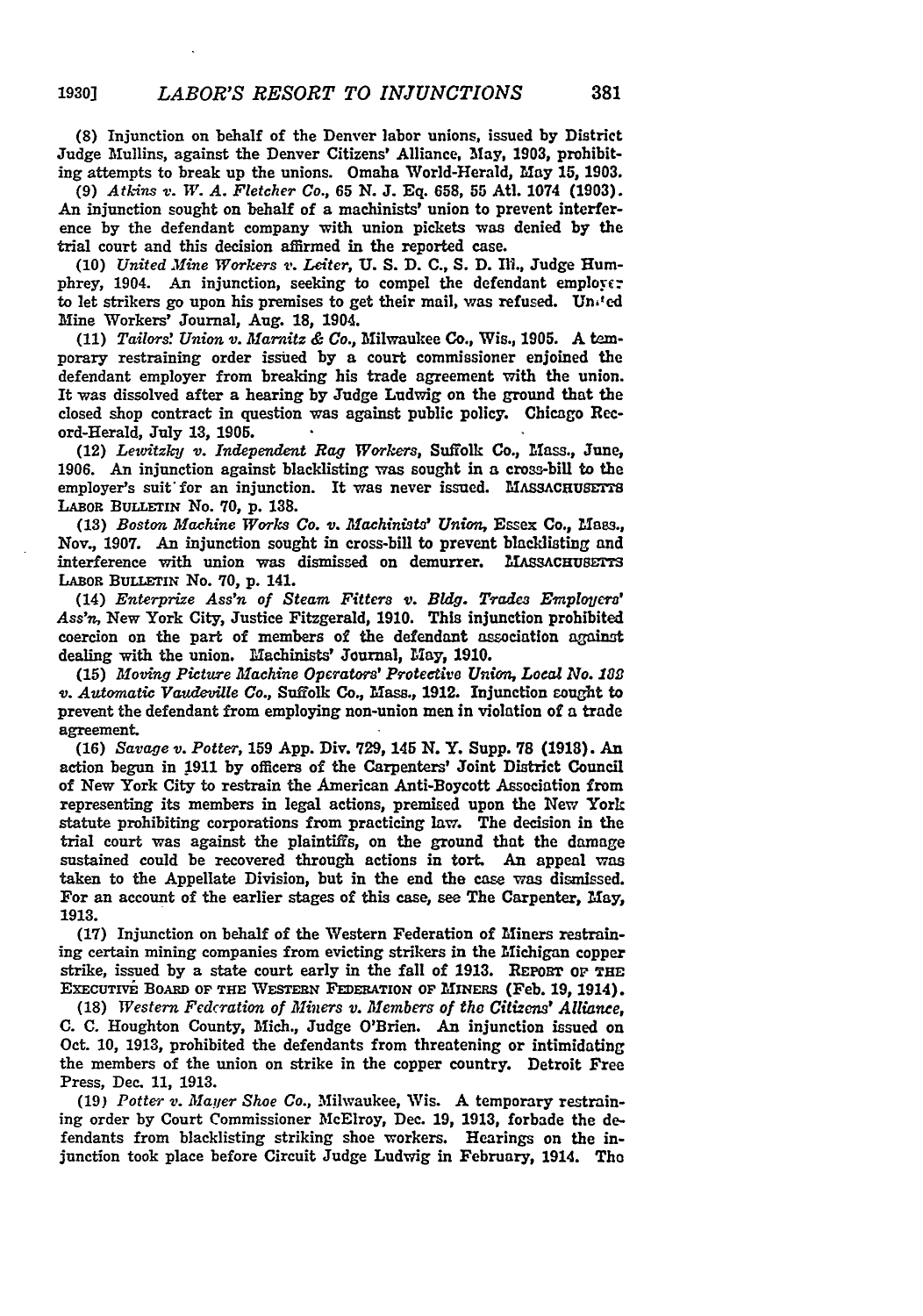action was dropped when settlements were made with the employers involved. There is a copy of the injunction in the Wisconsin Historical Library; other information was secured from W. **B.** Rubin, attorney for the union.

(20) *Cornellier v. Haverhill Shoe Manufacturers' Ass'n,* 221 Mass. 554, 109 N. E. 643 (1915). Striking shoe workers at Haverhill, Mass., in the winter of 1913, were denied an injunction against blacklisting and their claim for damages on the ground that the plaintiffs did not come into court with clean hands, as there had been some violence during the strike.

(21) *United Shoe Workers' Union v. Brown Shoe Co. and Boot & Shoe Workers' Local Union,* **C. C.** St. Louis, Mo., March, 1914. The plaintiffs were denied an injunction to restrain the enforcement of.a trade agreement between the two defendants for the exclusive employment of members of the last named union. Milwaukee Sentinel, March **3,** 1914; A. **F.** of L. Weekly News Letter, April 4, 1914.

(22) *Waitresses' Union No. 484 v. Philip Henrici Co.,* **C. C.,** Cook Co., Ill., 1914. An injunction to break up a conspiracy of the Chicago Restaurant Keepers' Ass'n to destroy the waitresses' unions was sought in a crossbill to the employers' suit for an injunction against the striking waitresses. An injunction was denied to the union and granted to the employers on April 6, 1914. Complete records in the case were filed with the U. **S.** Commission on Industrial Relations.

(23) An injunction sought by the strikers at the Westinghouse Co. plant in Pittsburgh to require Sheriff Richards to remove his deputies from the strike zone was denied by Judge Evans on July **8,** 1914, on the ground that no damage to any property of the complainants was alleged. New York Call, July 9, 1914.

(24) *Owens v. Board of Education,* Cuyahoga Co., Ohio, June, 1914. This was a taxpayers' action on behalf of the Cleveland Federation of Labor to prevent enforcement of a rule adopted by the Cleveland Board of Education to the effect that it would employ no teacher affiliated with an American Federation of Labor union. City Superintendent Fredericks was found guilty of contempt for violating the injunction, but this conviction was set aside **by** the Appellate Court in June, **1915,** the case being reported in **60** Ohio L. Bull. **321.**

**(25)** *People ex rel. Fursnan v. City of Chicago,* **278 111. 318,** 116 **N. E. 158** (1917). This case began in 1915, when the Chicago Teachers' Federation secured an injunction restraining the Chicago Board of Education from enforcing a rule prohibiting teachers from belonging to any American Federation of Labor union. The injunction was sustained on appeal by the Appellate Division, but dissolved in the reported case by the Illinois Supreme Court, on the ground that the rule of the Board of Education was legal.

(26) An injunction was secured by striking machinists of the Allis-Chalmers Co., West Allis, Wis., restraining the chief of police of West Allis from participating in the selection of juries in criminal cases growing out of the strike. **A.** F. of L. Weekly News Letter, Oct. **7, 1916.**

**(27)** *San Antonio Fire Fighters' Local Union No. 84 v. Bell,* **223 S. W. 506** (Tex. Civ. App. 1920). In this case, the Texas Court of Civil Appeals affirmed a decision denying an injunction sought against the city commissioners of San Antonio to restrain them from disrupting the firemen's union. The decision was based upon the premise that the union had no property interests at stake, and therefore could not bring suit in its own name; and also, that the city might lawfully refuse to employ union firemen.

(28) *Ryan v. Tuttle-Jones Co.,* Superior Court, Essex Co., Mass., (1921)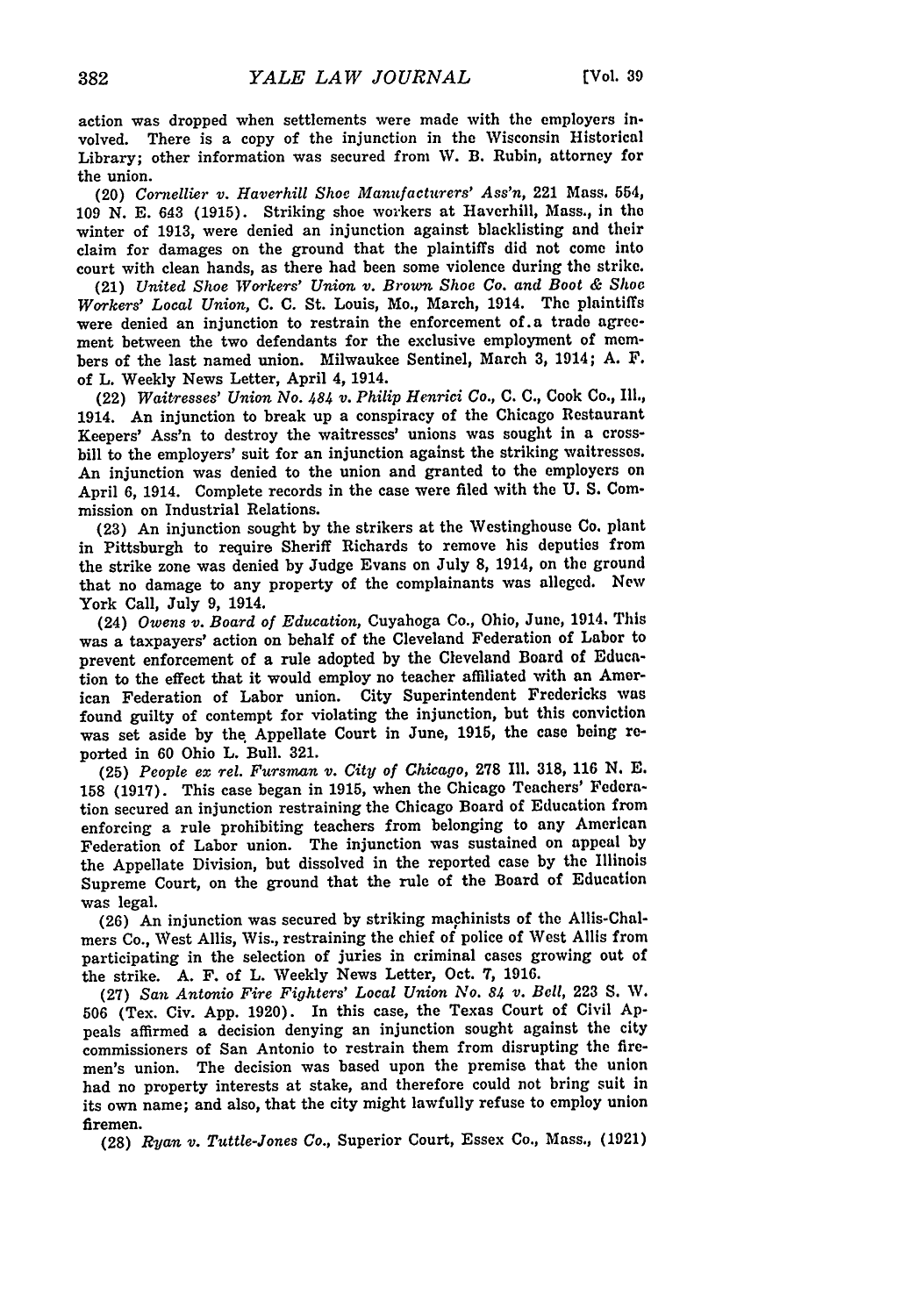**3** LAW **AND LABOR 139.** An injunction sought **by** the officers **of** Joint Council No. 1, United Shoe Workers of America, to compel the defendant company to operate a union shop as providcd in a trade agreement between the Joint Council and the Lynn Shoe Manufacturers Ass'n, was denied **by** the court, which instead issued an injunction against the Joint Council as sought **by** the defendant in a cross-bill.

**(29)** *Schwartz v. Driscoll, Circuit Judge,* **217** Mich. 384, **186 N.** *W.* **522 (1922).** This case was begun in April, **1921,** as a cross-bill to an injunction sought **by** a Detroit cigar manufacturer against the Cigar Makers' International Union, the cross-bill being premised upon the claim that the employer was violating a trade agreement. Judge Driscoll of the Circuit Court of Wayne Co., Mich., held for the union, allowed the injunction which it sought, and denied the injunction sought **by** the employer. In the reported case, however, the Michigan Supreme Court reversed the decision of the trial court, dissolved the injunction issued to the union, and, in *Schwartz v. Cigar Makers,* **219** Mich. **589, 189 N.** W. **(1922),** allowed the injunction sought by the employer.

(30) *United Mine Workers' Dist. No. 24 v. Coal Operators,* **C. C.** Franklin Co., Ill. **An** injunction prohibited the coal operators from interfering with the collection of union dues through the check-off system. Industrial News Survey, Oct. 22, 1921.

(31) *Scldesinger v. Quinto,* Supreme Court, New York Co., **N.** Y., Nov. **28,** 1921. **An** injunction allowed to the International Ladies Garment Workers' Union against the Cloak, Suit & Skirt Mfgs' Ass'n, to prevent breach of a trade agreement, was made permanent Jan. 1922, and affirmed **by** the Appellate Division in 201 **App.** Div. 487, 194 **N.** Y. Supp. 401 (1st **Dep't 1922),** one judge dissenting.

**(32)** *Leveranz v. Cleveland Home Brewing Co.,* Court of Common Pleas, Cuyahoga Co., Ohio **(1922)** 4 **LAW AN** LABOR 220. *An* injunction on behalf of the International Brotherhood of Firemen **&** Oilers' Loeala **8** and **13** against eight Cleveland breweries to prevent breach of a trade agreement.

**(33)** *Welsh v. Vinton Colliery Co.,* Court of Common Pleas, Cambria Co., Pa., June **17, 1922.** An injunction was issued at Edensburg, Pa., on complaint of a representative of the American Civil Liberties Union and of officers of United Mine Workers' District No. 2, restraining the defendant company from interfering with efforts to organize its employees. The injunction was set aside on the next day **by** a justice of the Pennsylvania Supreme Court, upon a writ of *supersedcas.* New York Times, June **25, 1922.** Upon trial of the case, the Court of Common Pleas, on Jan. **8, 1923,** dismissed the complaint as being bad because multifarious. **(1923) 5 LAw AND** LABOR **36.**

(34) *Noonan v. Gordon,* Sup. Ct. **D. C.,** Judge Bailey. An application for an injunction on Sept. **7, 1922, by** officers of the International Brotherhood of Electrical Workers to restrain the marshal and the district attorney of the District of Columbia from enforcing the injunction issued at Chicago, on motion of the Attorney-General of the United States, in the case of *United States v. Railway Employees' Dep't, A. F. of L.* The motion was denied without prejudice, to await disposition of the Chicago case. Chicago Tribune, Sept. **8, 1922.**

**(35)** *Howard Peterson v. United Engraving Co.,* District Court, Ramsey Co., Minn., Judge Lewis, **1922.** An injunction sought **by** the St. Paul photo engravers' union to prevent breach of a trade agreement was refused, on the ground that the agreement lacked mutuality. Duluth Labor World, Feb. 4, **1922.**

**(36)** An injunction secured in April, **1922, by** forty striking miners, tenants of the Kettle Creek Coal Co., at Lockhaven, Pa., prohibiting this com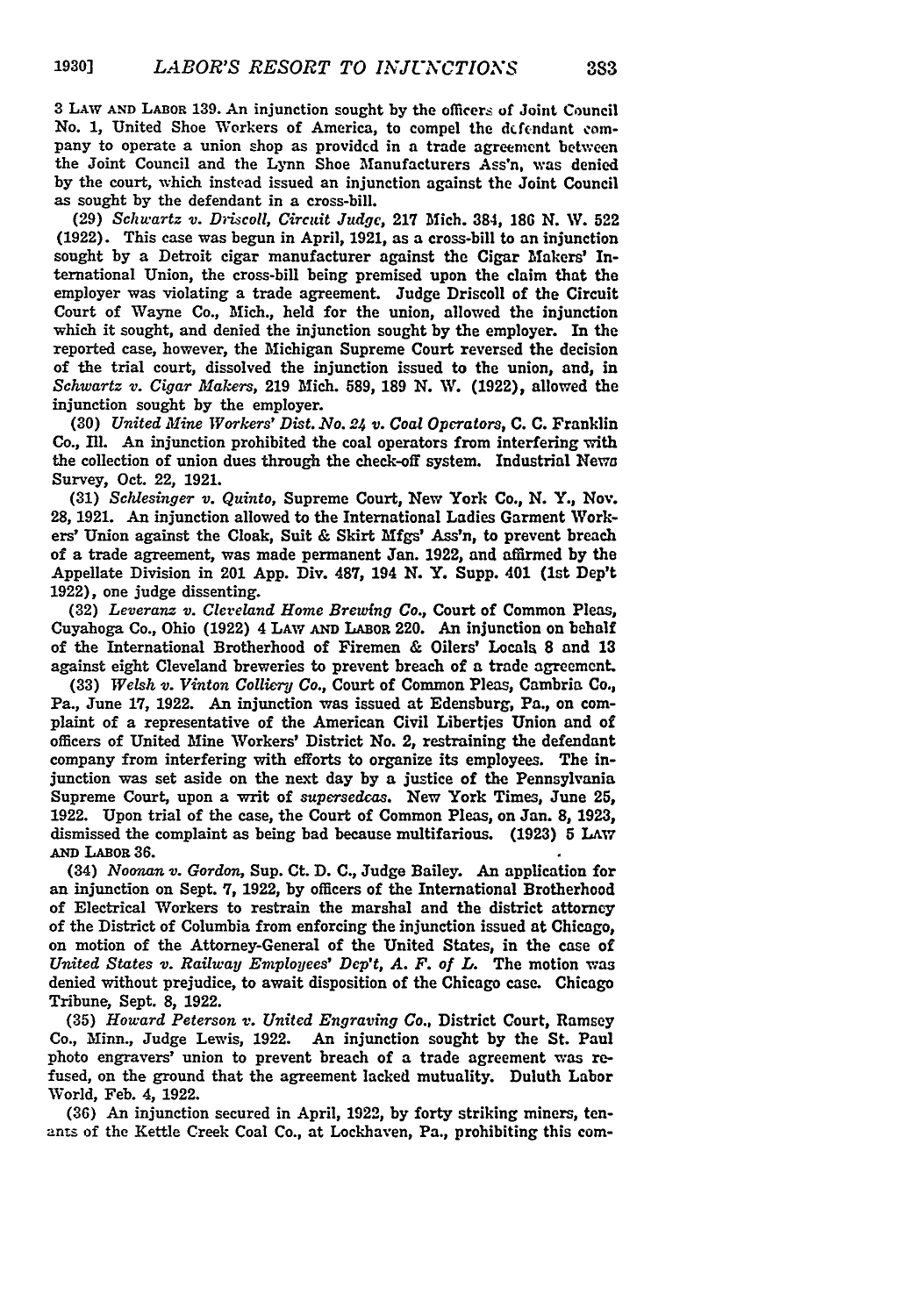pany from evicting them from company houses, was subsequently dissolved by Judge Beard of the Court of Common Pleas of Cambria Co., Pa. New York Times, April 20, 1922; Federated Press Bulletin, April 29, 1922.

(37) Injunction issued by Justice Tanner at Providence, R. I., restraining B. B. & R. Knight, Inc., from evicting striking employees from company houses, June 5, 1922. New York Times, June 6, 1922.

(38) *Franklin Press v. Detroit Typographical Union No. 18,* **C. C.,** Wayne Co., Mich., May 13, 1922. (1922) 4 LAW **AND** LABOR 166. The employer's crossbill to an injunction suit to require the employer to abide **by** an arbitration award was decided against the union.

(39) Injunction by Circuit Judge Coldwell at Newport, **Ky.,** March 16, 1922, prohibiting the state militia from interfering with strikers' meetings or intimidating strikers. (Jan. 1923) **AMERICAN FEDERATIONIST.**

(40 & 41) *Pennsylvania System Board of Adjustment of the Brotherhood of Railway Clerks v. Pennsylvania Railroad; Pennsylvania Railroad System & Allied Lines Federation No. 90 v. Pennsylvania Railroad,* U. S. *D.* C., E. D. Pa. Injunctions sought to compel the defendant railroad company to deal with the railroad shop crafts' unions, as directed by the Railroad Labor Board, were refused by the district court. (1924) 6 LAW **AND** LABOR 13. This decision was affirmed, upon a rehearing, in 296 Fed. 220 (E. **D.** Pa. 1924), and by the Circuit Court of Appeals in 1 F. (2d) 171 (C. C. A. 3d, 1924), and by the United States Supreme Court in 267 U. **S.** 203, 219. 45 Sup. Ct. 307, 312 (1925).

(42) *United Mine Workers of America, Dist. No. 17 v. Chafin,* **286 Fed 959 (S.** D. W. Va. 1923). An injunction sought to prevent the sheriff of Logan Co., W. Va., from beating up or otherwise illegally interfering with union organizers was denied on the ground that the court larked jurisdiction, as all the parties were citizens of West Virginia.

(43) *Federated Shop Crafts v. Great Northern Ry. and The Great Northern Ass'n of Shop Crafts Employees,* D. **C.** Ramsey Co., Minn. An application was filed in July, 1923, to prohibit interference with the members of the plaintiff unions to compel them to join the company union, and a temporary injunction was allowed after hearing, Sept. 12, 1923. Minneapolis Journal, July 25, 1923; Minnesota Daily Star, Sept. **13, 18, 1923.**

(44) *Goyette v. C. V. Watson Co.,* 245 Mass. **577,** 140 **N. E. 285** (1923). A suit for injunction and damages by the Shoe Workers' Protective Union to compel the Watson Co. to live up to a closed shop agreement resulted in an interlocutory decree for the union April **15,** 1922, but this was dissolved by the Massachusetts Supreme Court in the reported case, on the grounds that courts will not enforce a closed shop contract and that the union could not bring suit for its members.

(45) *Lovely v. Gill,* 245 Mass. **577,** 140 **N.** E. 285 (1923). In this case, the Massachusetts Supreme Court overruled a demurrer to a suit brought on behalf of the Boot & Shoe Workers' Union against the Triangle Shoe Co. and the Shoe Workers' Protective Union, to prevent breach of a trade agreement by the Triangle Shoe Co. The case was thereafter dismissed by agreement, as the difficulty had been settled. Information secured from H. B. Ehrmann, attorney for the union.

(46) *Keegan v. Board of Commissioners of the Port of New Orleans,* <sup>154</sup> La. 639, 98 So. 50 (1923). In this case the Louisiana Supreme Court refused the longshoremen's unions an injunction directed against an order **of** the New Orleans port commissioners forbidding anyone from being on the wharves, which was enforced so as to prevent picketing during a strike.

(47) *Carpenters' Union of Chicago v. Citizens' Committee,* 333 Ill. 225, 164 N. E. 393 (1928). **A** suit filed in October, 1922, to enjoin interference **by** the Citizens' Committee with contractors who dealt with the union re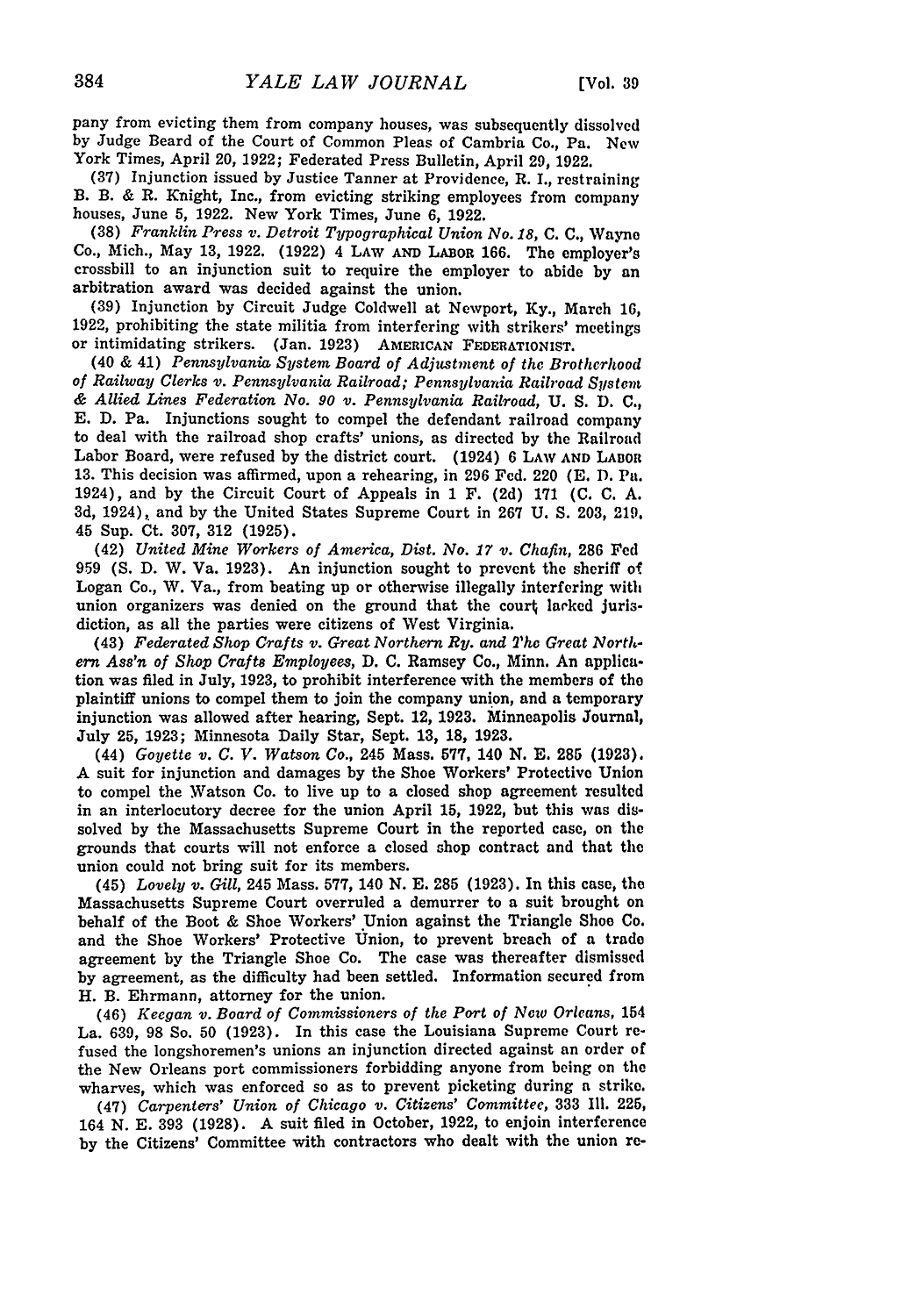suited in denial of an injunction on the ground that the union **had** been guilty of violence, although the court also found that the defendants' conduct had been unlawful. **(1922)** 4 **LAW AND** LABoR **59.** This decision was affirmed **by** the appellate court, but was reversed **by** the Illinois Supreme Court in December, **1928,** and the injunction sought by the union was allowed.

(48) *Philadelphia Electrotypers' & Finishers' Union No. 72 v. Bethlehem Plate Co.,* Ct. of Comm. P1. Philadelphia Co., Pa., 1924. In this case, the union sought an injunction prohibiting the defendant non-union employer from employing a union member who had signed a contract with the union not to work for any non-union employer. The case was dismissed because the contract in question had expired at the time of the trial. **(1926) 75 U. OF** PA. L. REv. **523.**

(49) *Thomas v. City of Indianapolis,* **195 Ind.** 440, 145 **N. E. 550** (1924). This case involved an attempt to enjoin the enforcement of an anti-picketing ordinance adopted **by** the city council of Indianapolis in **1919.** The injunction was allowed **by** the trial court but dissolved **by** the Indiana Supreme Court in the reported-case, on the ground that the ordinance in question was legal.

**(50)** *Street v. Shipowners'* Ass'n *of the Pacif Coast,* **299** Fed. **5 (C. C.** A. 9th, 1924). An application for an injunction by the International Seamen's Union to compel the defendants to discontinue their "registration book" method of hiring seamen, which the union claimed resulted in the blacklisting of its members, was denied by the trial court and this decision affirmed in the reported case **by** the Circuit Court of Appeals.

**(51)** *Tilbury v. Oregon Stevedoring Co.,* 8 **F. (2d) 898 (D.** Ore. **1925),** *aff'd,* **7** F. **(2d)** 1 **(C. C. A.** 9th, **1925).** In this case, an injunction and damages were sought **by** members of the longshoremen's unions **of** Portland, Ore., to break up the "hiring hall" system of hiring longshoremen, which was claimed to be a method of blacklisting union members. The injunction was denied on the ground that no interference with foreign or interstate commerce was established and that therefore the federal courts did not have jurisdiction.

(52) *Amalgamated Clothing Workers v. International Tailoring Co., Sup.* Ct., New York City, Judges McGoldrick and Church, July-August, **1925.** An application for an injunction to prohibit the defendant employer from conspiring to destroy the union, sought as a counter move against the employers' petition for an injunction against the union, was not allowed. New York Times, July **25,** Aug. **13, 1925.**

**(53)** *Lovinger & Schwartz v. Joint Board of the Cloak, Suit, Skirt Dressmakers' Union,* Ct. of Comm. Pl., Cuyahoga Co., Ohio, **(1925) 7 LAW AND** LABoR 120. Injunction sought **by** employer to prevent the ulions from interfering with employer-employee contracts. The court allowed an injunction to the employer without referring to the individual non-union contracts.

(54) *Polk v. Cleveland Railway Co.,* 20 Ohio **App. 317, 151 N.** *E.* **808 (1925).** An injunction sought on behalf of the Amalgamated Ass'n **of** Street & Electric Railway Employees, Local No. **268,** to compel the defendant to observe an arbitration award, was denied, on the ground that this award was made under a trade agreement providing for a closed shop. The Ohio Supreme Court refused to review this decision. A. F. OF L. LEGAL IN-FORMATION BULLETIN NO. 12 (1925) 13-17.

**(55)** *Pearlman v. Millman,* Sup. Ct., Suffolk Co., Blass., July **3, 1925, (1925) 7** LAW **AND** LABOR **286.** An injunction secured on behalf of **Fur** Workers' Union No. **30** of Boston, prohibiting an employer from breaking a trade agreement.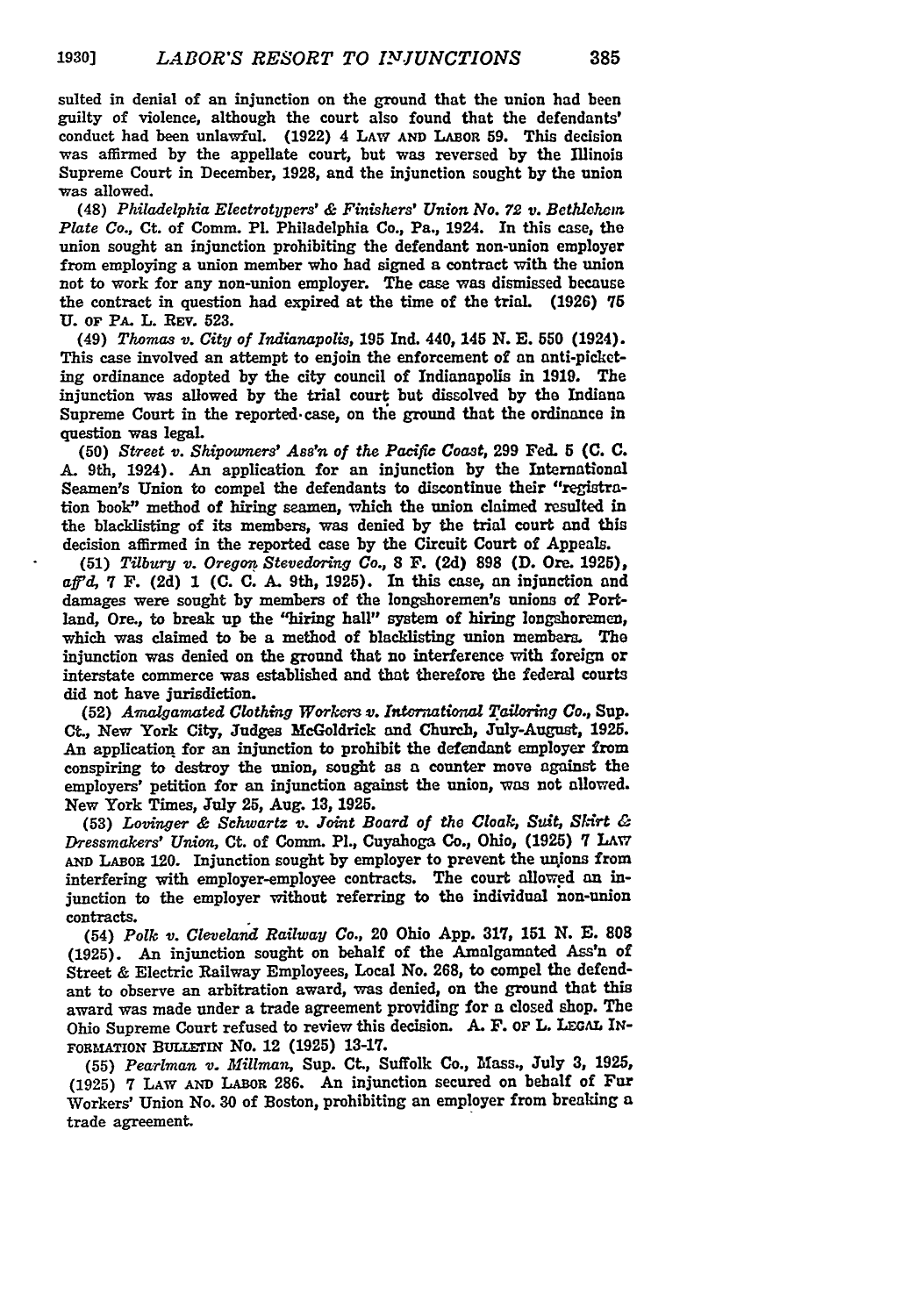**(56)** *American Civil Liberties Union v. Nimmo,* Bergen Co., **N. J.,** Vice-Chancellor Bentley, May 1926. An injunction in the Passaic textile workers' strike was taken out against the sheriff of the county to prevent interference with a strike meeting at which John Haynes Holmes had been scheduled to speak. Chicago Tribune, May 1, 1926; Nation, May 12, 1926.

(57) *Berkhammer v. Cleveland & Morgantown Coal Co.,* at Morgantown, W. Va., Circuit Judge Lazzelle, June, 1926. An injunction sought on behalf of the United Mine Workers to compel four coal companies to observe the Jacksonville agreement with the union, said to have been suggested by Herbert Hoover, was denied on the ground that the trade agreement was unenforcible. (1926) **8** LAW **AND LABOR 217.**

**(58)** *Anderson v. Ship Owners' Ass'n of the Pacific Coast.* An injunction sought under the Sherman Anti-Trust Act to break up the "hiring hall" method of selecting employees. The trial court and the Circuit Court of Appeals held that no case under the Sherman Act was presented in the pleadings. 10 F. (2d) 96 **(C.** C. A. 9th, 1926). But the Supreme Court overruled these decisions and sent the case back for trial. 272 U. **S.** 359, 47 Sup. Ct. 125 (1926). This resulted in a decision for the defendants, which was later affirmed by the Circuit Court of Appeals. 27 F. (2d) 163 **(N.** D. Cal. 1928), *aff'd,* 31 F. (2d) 539 **(C. C.** A. 9th, 1929).

(59) An injunction was secured on behalf of the Amalgamated Ass'n of Street & Electric Railway Employes against county and policy officers of the City of Indianapolis, Superior Court, Marion Co. Toledo Union-Leader, June 18, 1926.

(60) *McGrath v. Norman,* 221 App. Div. 804, 223 N. Y. Supp. **288** (2d Dep't 1927); (1927) 9 LAW **AND LABOR** 155. This injunction was issued on April **30,** 1927, by Judge Mitchell of the Supreme Court, Queens Co., N. Y., at the instance of a plumbers' union, against an association of master plumbers, to restrain the calling of a lockout, alleged to be in violation of a trade agreement. This injunction was dissolved upon trial, on the finding that the union had first violated the agreement; and this decision was **af**firmed by the Appellate Division in the reported case.

(61) *Moran v. Lasette,* 221 App. Div. 118, **223** N. Y. Supp. **283** (1st Dep't 1927); (1927) 9 LAW **AND LABOR** 142. An injunction was allowed in this case by Supreme Court Justice Churchill of Bronx Co., N. Y., to Plumbers' Union No. 463, restraining a masters' association from locking out members of the union. The injunction was dissolved in the reported case by the **Ap**pellate Division.

(62) *Brotherhood of Railway & Steamship Clerks v. Texas & New Orleans R. R.,* 24 F. (2d) 426 (D. Tex. 1928); 25 F. (2d) **873, 876** (D. Tex. 1928) (Judge **J. C.** Hutcheson, Jr.); **33** F. (2d) **13 (C. C. A.** 5th, 1929); (1927) 9 LAW **AND LABOR** 243.

(63) *Paruto v. Espey,* D. **C.** Las Animas Co., Colo., Jan. 4, 1928, (1928) 10 LAW **AND** LABOR 48. An injunction on behalf of striking I. W. W. coal miners restraining the mayor and other officers of Trinidad from interfer**ing** with the strike headquarters, but also forbidding the use of these headquarters for sleeping purposes.

(64) *Goldman v. Cohen,* 222 App. Div. 631, 227 N. Y. Supp. 311 (1st Dep't 1928); (1928) 10 LAW **AND** LABOR 63. An injunction was issued **by** Supreme Court Justice Crain in New York City, Jan., 1928, on behalf of the International Pocketbook Workers' Union, to restrain the firm of Cohen Bros. & Berman from removing its plant to Lynbrook, Long Island, in order to get around an unexpired trade agreement. The injunction was affirmed in the reported case by the Appellate Division.

**(65)** *Federation of Express Workers v. American Railway Express Co.,* U. S. D. C., S. D., New York, Judge Mack, April 1928. An injunction was